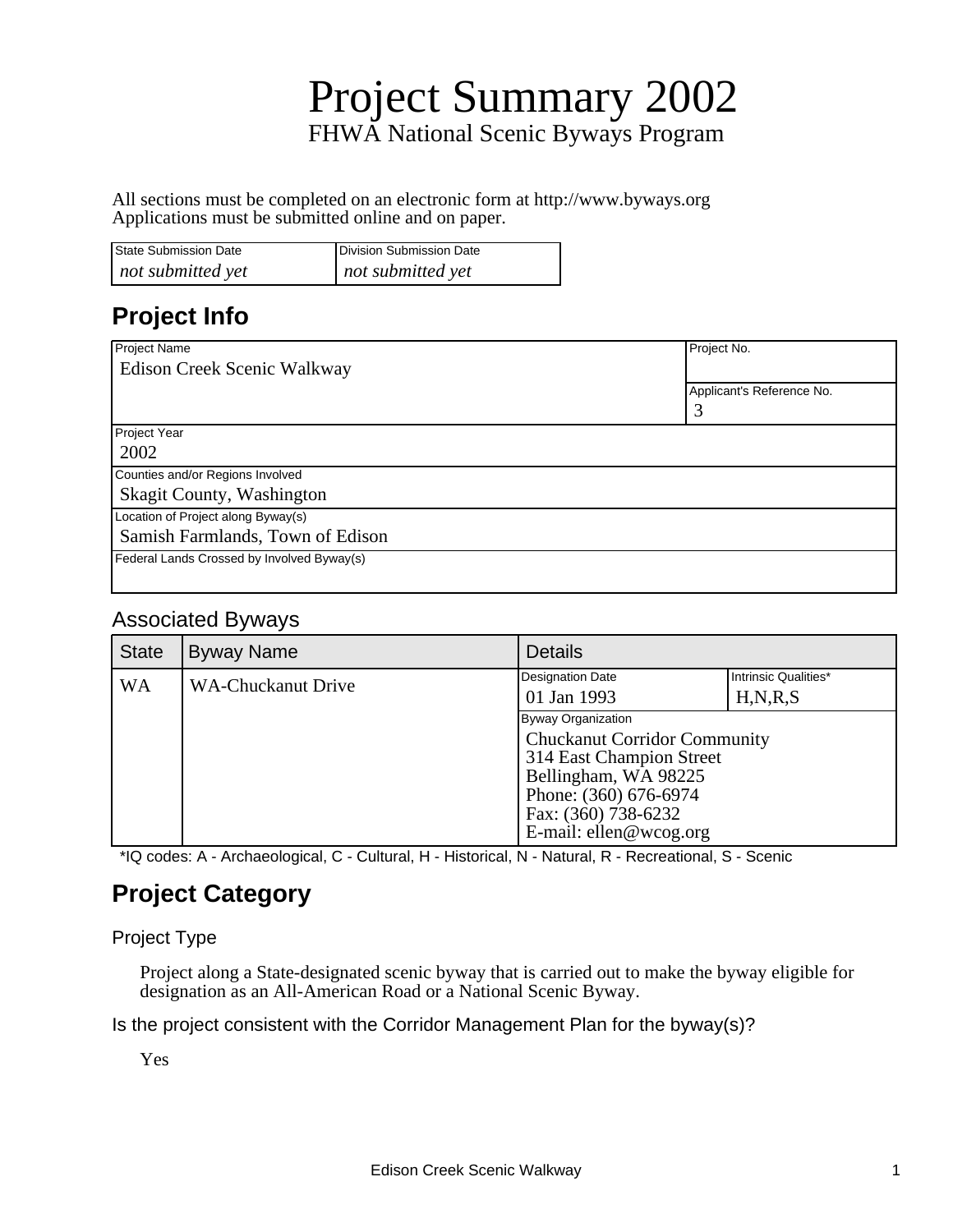## **Project Category (Continued)**

Eligibility Category

Interpretive Information

Is this application a copy of a previously submitted application or a revision of a prior non-funded application?

No

#### **Ready-to-Go**

## **Prior Projects**

| FHWA Proj No. |                                          | Year   Project Name             | Amount   Status |                     |
|---------------|------------------------------------------|---------------------------------|-----------------|---------------------|
| SB-1998-WA-11 |                                          | 1998   Corridor Management Plan |                 | $$27,360$ Completed |
|               | <b>Project Coordinator: Ellen Barton</b> |                                 |                 |                     |

#### **Project Abstract**

Edison Creek Scenic Walkway builds on the on-going cooperative work of the Edison Elementary School Booster Club, the science program and the Artist-in-Residence community program. The result will be a comprehensive plan for the construction of a streamside walkway connecting Chuckanut Drive's most popular restaurant and antique shopping sites to one of Samish Farmlands first fullyimplemented salmon restoration areas at Edison Elementary School. In addition, in conjunction with the state's Safe Routes to School program, it will provide a safe, enjoyable and educational path for hundreds of elementary school children to travel to and from their homes.

## **Project Narrative**

Edison Creek connects the historic center of the little rural village to the Edison Elementary School and the Edison visitor center on Chuckanut Drive. The Creek has an eminent history and continues to be the focal point for community activity in the present. The salmon restoration work carried out by the school students has won awards and built community pride among not just the children but an entire generation. As the trees mature that the young people planted to shade the streams and provide cool water for the returning salmon, it is now time to provide a cool place for the older people to walk and watch and appreciate this re-emerging stream.

Restoring streams for the natural processes is only half of the story, the other half is increasing appreciation for and education about this precious resource among the returning human population. As thousands of visitors enjoy the beauty of Chuckanut Drive and the Skagit Valley Tulip festival each year, they have no opportunities to enjoy a nature walk along a welcoming stream anywhere along the drive through the farmlands. Strong partnerships formed by active volunteers working with the Edison Elementary School science and art departments have begun the process of planning for this first-ever stream-side walkway for visitors, residents, children and the salmon.

As demonstrated by the recent groundswell of public sentiment against a proposed widening of the roadway along the stream, parents and residents are conscious of the need to slow cars down and make safe and enjoyable spaces for children and visitors to walk. The state's landmark program, in line with the national Centers for Disease Control priority, "Safe and Active Routes to School" supports the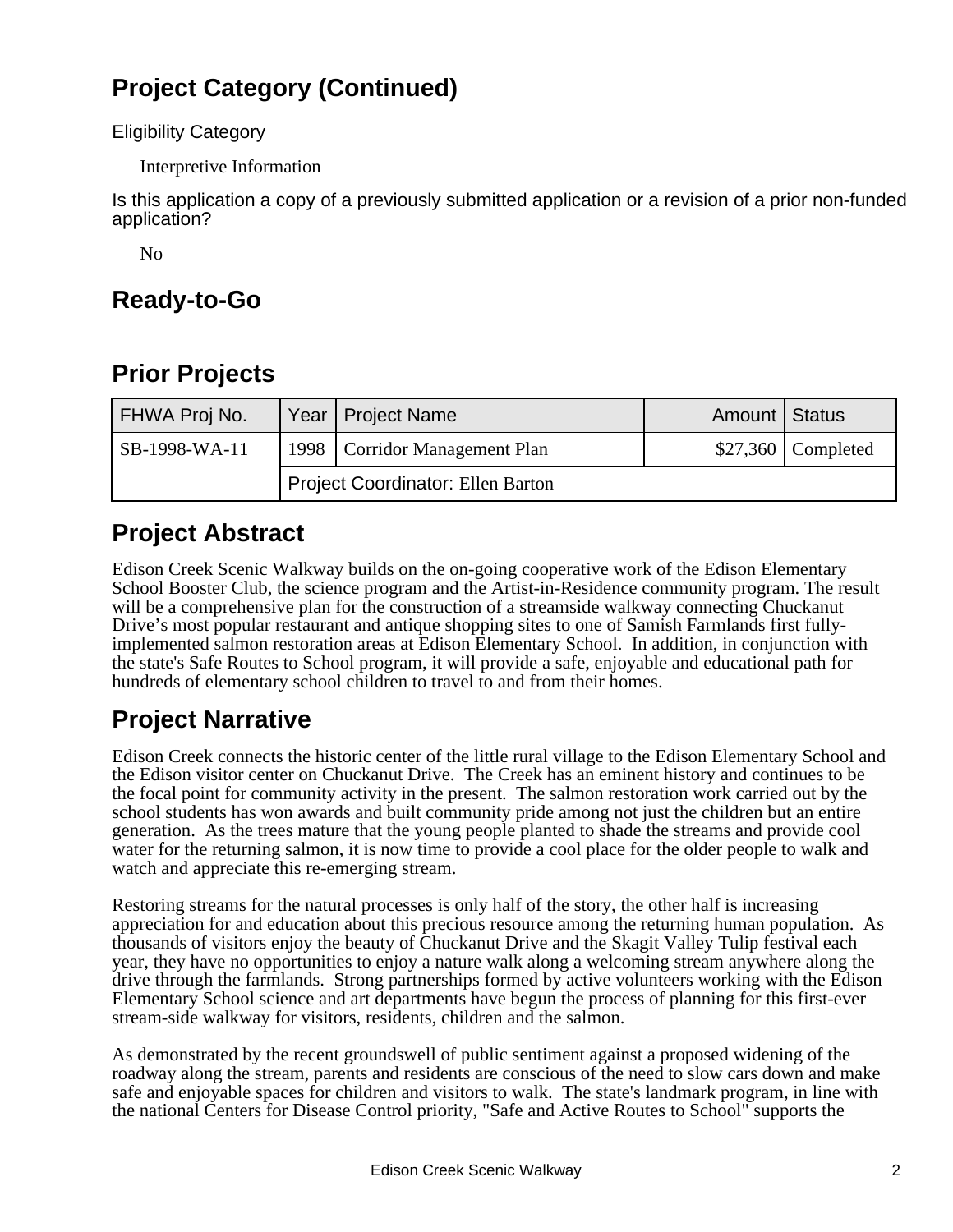#### **Project Narrative (Continued)**

creation of walkways to discourage driving children to school. Edison Creek Walkway does just that - and more.

Edison Creek Walkway project will result in a comprehensive plan for the construction of a streamside walkway connecting one of Chuckanut Drive's most popular restaurant and antique shopping sites to one of the first fully-implemented salmon restoration areas in Samish Farmlands.

#### **Work Plan**

| Line<br>Item | <b>Task/Milestone Description</b>                                                                                                                                                                                                                                                                                                                                                     | <b>Start Date/</b><br><b>Duration</b> | <b>Work Category</b>       |
|--------------|---------------------------------------------------------------------------------------------------------------------------------------------------------------------------------------------------------------------------------------------------------------------------------------------------------------------------------------------------------------------------------------|---------------------------------------|----------------------------|
| 001          | <b>Edison Community Task Force</b>                                                                                                                                                                                                                                                                                                                                                    | 01 Feb 2002<br>10 months              | <b>Resource Protection</b> |
|              | Responsible Party: Chris Kinney, Edison Booster Club                                                                                                                                                                                                                                                                                                                                  |                                       |                            |
|              | Justification:<br>Task 1: Work with the Edison Community Task Force to refine the existing draft landscape<br>plan for the greenway trail. Consult with landscape architect and stream biologist.                                                                                                                                                                                     |                                       |                            |
| 002          | <b>Stream/Science Class</b>                                                                                                                                                                                                                                                                                                                                                           | 01 Mar 2002<br>5 months               | Interpretive Information   |
|              | Responsible Party: Rob Matthews, Edison Elementary School                                                                                                                                                                                                                                                                                                                             |                                       |                            |
|              | Justification:<br>Task 2: Work with the Edison Elementary School science department to identify key stream<br>enhancement sites and future work projects in conjunction with the trail.                                                                                                                                                                                               |                                       |                            |
| 003          | <b>Walkway Routing</b>                                                                                                                                                                                                                                                                                                                                                                | 01 Mar 2002<br>4 months               | <b>Safety Improvements</b> |
|              | Responsible Party: John Leander, Edison Fire Cheif                                                                                                                                                                                                                                                                                                                                    |                                       |                            |
|              | Justification:<br>Task 3: Partner with neighboring farm and property owners to identify locations and easement<br>potential options for the greenway between Chuckanut Drive and the school. Integrate plans<br>for stream-side pathways with planned stream-side buffers to ensure appropriate use.                                                                                  |                                       |                            |
| 004          | Artist in Residence                                                                                                                                                                                                                                                                                                                                                                   | 01 Feb 2002<br>10 months              | Interpretive Information   |
|              | Responsible Party: Chris Wardenburg-Skinner, Artist-in-Res. Program                                                                                                                                                                                                                                                                                                                   |                                       |                            |
|              | Justification:<br>Work with students and area families and artists to create a plan for art works to be integrated<br>with the walkway experience. Art works will be representative of cultural values and stream-<br>side ecosystems, and other topics related to the community and school. Part of this plan<br>process will be the production by students of prototype art pieces. |                                       |                            |
| 005          | Plan production and report                                                                                                                                                                                                                                                                                                                                                            | 01 Sep 2002<br>3 months               | <b>Resource Protection</b> |
|              | Responsible Party: Rob Matthews, Edison Elementary School                                                                                                                                                                                                                                                                                                                             |                                       |                            |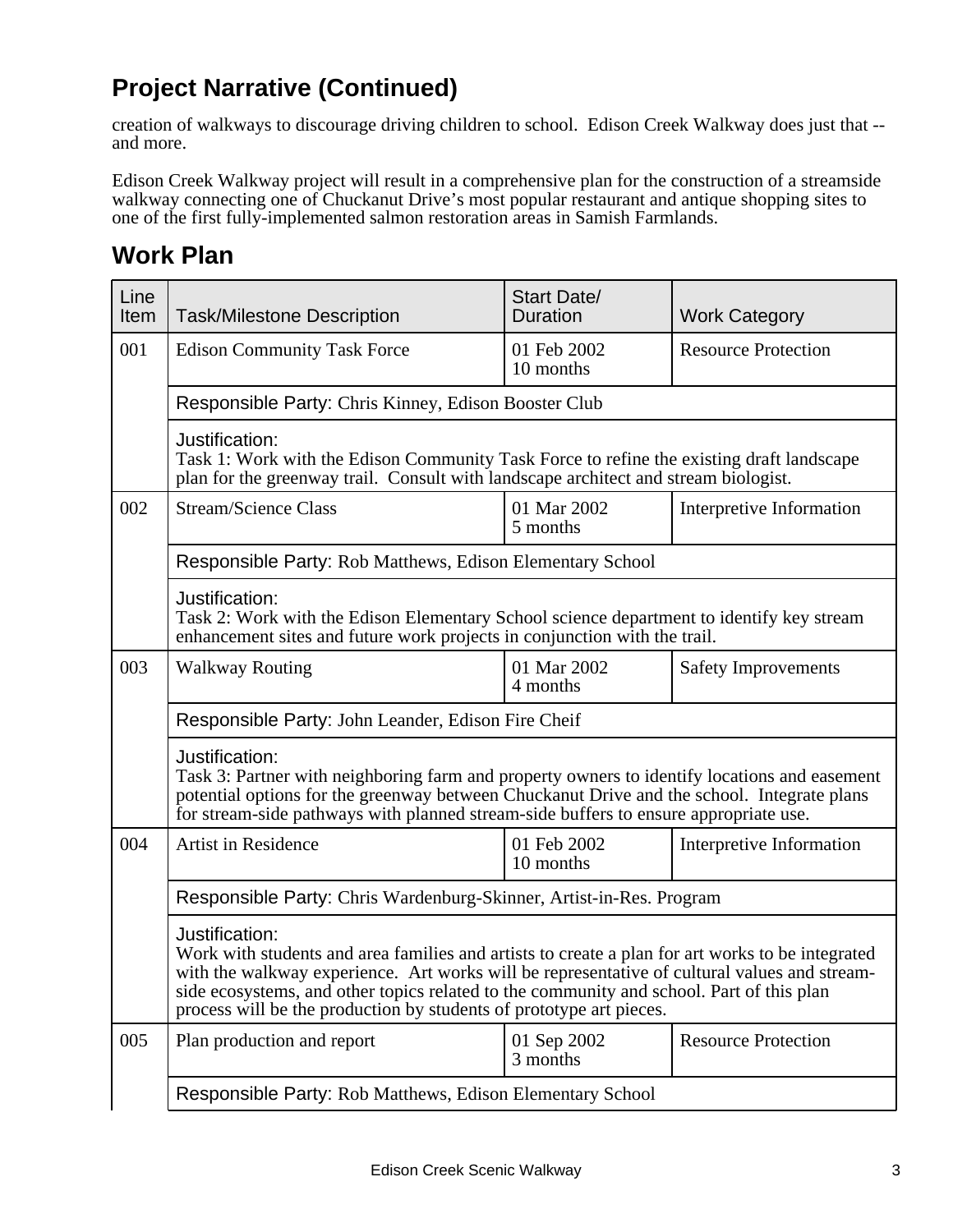## **Work Plan (Continued)**

005 Justification: Task 4: Develop a detailed preliminary design plan and report encompassing all steps preparatory to engineering and construction, including: · Conceptual design · Cost estimate · Environmental analysis · Permit requirements

## **Budget**

| Line<br>Item | <b>Description</b>                                                         | <b>Total Cost</b> | Request Amt. |
|--------------|----------------------------------------------------------------------------|-------------------|--------------|
| 001          | <b>Edison Community Task Force</b>                                         | \$20,000          | \$6,000      |
| 002          | Stream/science plan                                                        | \$5,000           | \$4,000      |
| 003          | <b>Walkway Routing</b>                                                     | \$3,000           | \$1,000      |
| 004          | <b>Artist in Residence</b>                                                 | \$10,000          | \$5,000      |
| 005          | Plan, design and report                                                    | \$9,000           | \$1,300      |
|              | Totals                                                                     | \$47,000          | \$17,300     |
|              | Match amount (total cost - requested amount) is \$20,700 or 63,2% of total |                   |              |

Match amount (total cost - requested amount) is \$29,700 or 63.2% of total. Match accounted for in Match Breakdown is \$29,700 or 63.2% of total. These two amounts must be equal for the Budget and Match sections to be complete.

For your information, 80% of Total Cost is \$37,600, and 20% of Total Cost is \$9,400. Your match amount cannot be less than 20% of Total Cost.

## **Match Breakdown**

| Source                                               | <b>Description</b>                                                                    | <b>Type</b>        | Value    |
|------------------------------------------------------|---------------------------------------------------------------------------------------|--------------------|----------|
| <b>Edison Community Task</b><br>Force                | 28 two-hour meetings<br>for approx 20 volunteers<br>$@$12.50$ per hour                | Non-Govt. Services | \$14,000 |
| Stream restoration<br>science training               | 4 one-hour classes for 20<br>students and adults @<br>$12.50$ per hour                | Non-Govt. Services | \$1,000  |
| Walkway routing/work<br>with neighboring<br>property | 5 two-hour meetings for<br>approx 15 volunteers<br>$@12.50$ per hour                  | Non-Govt. Services | \$2,000  |
| <b>Artist in Residence</b>                           | 11 two-hour classes for<br>approx. 18 volunteers<br>and students $@12.50$<br>per hour | Non-Govt. Services | \$5,000  |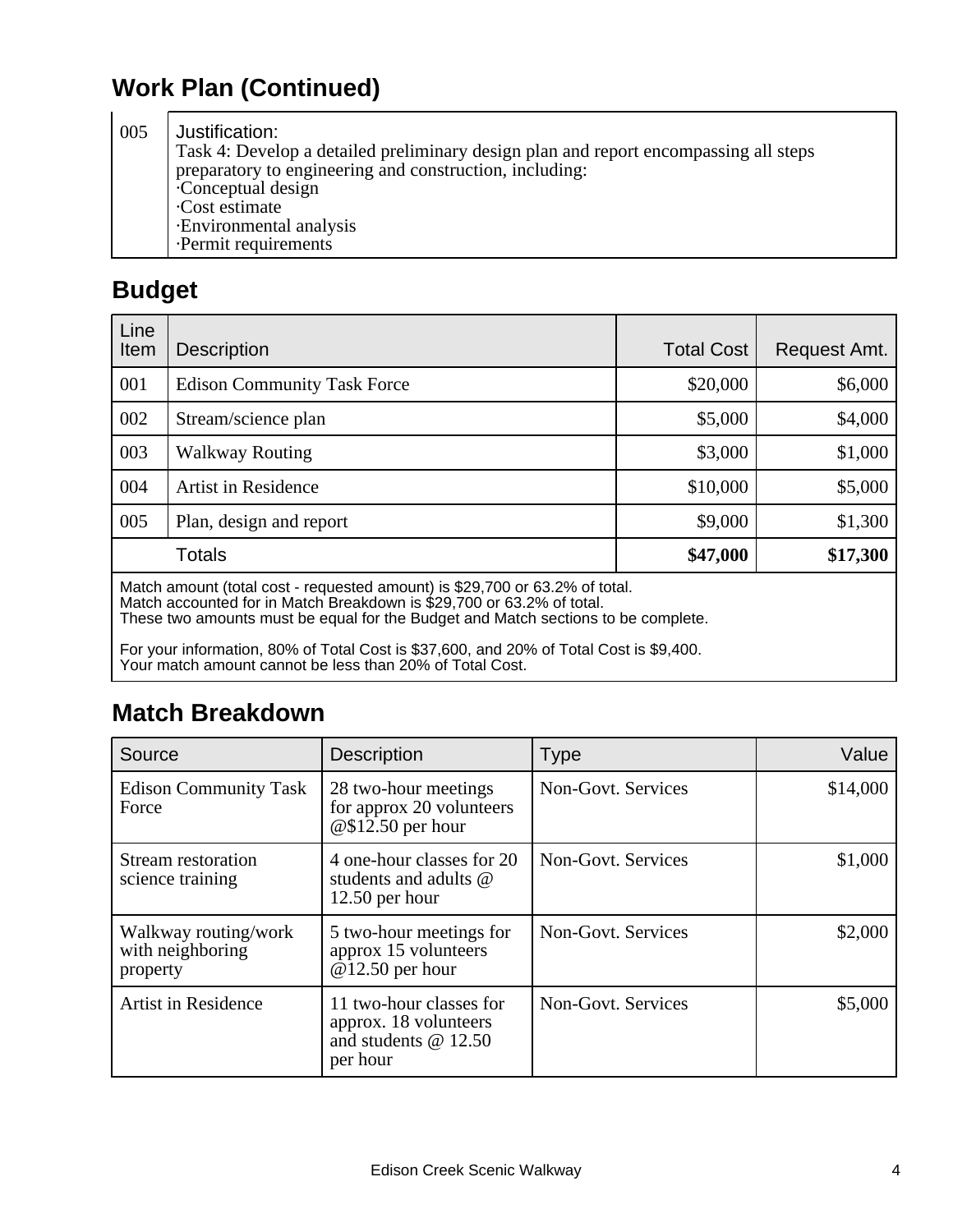## **Match Breakdown (Continued)**

| Source                                                                                                       | <b>Description</b>                                                                                                                                                                                                                      | <b>Type</b>        | Value    |
|--------------------------------------------------------------------------------------------------------------|-----------------------------------------------------------------------------------------------------------------------------------------------------------------------------------------------------------------------------------------|--------------------|----------|
| Plan Design                                                                                                  | Engineering/architectural<br>services donated @<br>approx \$50/hr value                                                                                                                                                                 | Non-Govt. Services | \$5,700  |
| <b>Report Production</b>                                                                                     | 5 two-hour meetings for<br>approx. 15 volunteers<br>$@12.50$ per hour                                                                                                                                                                   | Non-Govt. Services | \$2,000  |
| Total                                                                                                        |                                                                                                                                                                                                                                         |                    | \$29,700 |
| Total from items above: \$29,700 or 63.2% of total.<br>Match amount from Budget: \$29,700 or 63.2% of total. | These two amounts must be equal for the Budget and Match sections to be complete.<br>For your information, 80% of Total Cost is \$37,600, and 20% of Total Cost is \$9,400.<br>Your match amount cannot be less than 20% of Total Cost. |                    |          |

## **Project Coordinator**

| Coordinator Name                       |                                           |       |
|----------------------------------------|-------------------------------------------|-------|
| Ellen Barton                           |                                           |       |
| Agency/Group                           | Title                                     |       |
| <b>Whatcom Council of Governments</b>  | <b>Transportation Projects Specialist</b> |       |
| E-mail Address                         |                                           |       |
| ellen@wcog.org                         |                                           |       |
| Phone                                  | Fax                                       |       |
| $(360)676 - 6974$<br>$(360)738 - 6232$ |                                           |       |
| <b>Street Address</b>                  |                                           |       |
| 314 East Champion Street               |                                           |       |
|                                        |                                           |       |
|                                        |                                           |       |
| City                                   | State                                     | ZIP   |
| Bellingham                             | <b>WA</b>                                 | 98225 |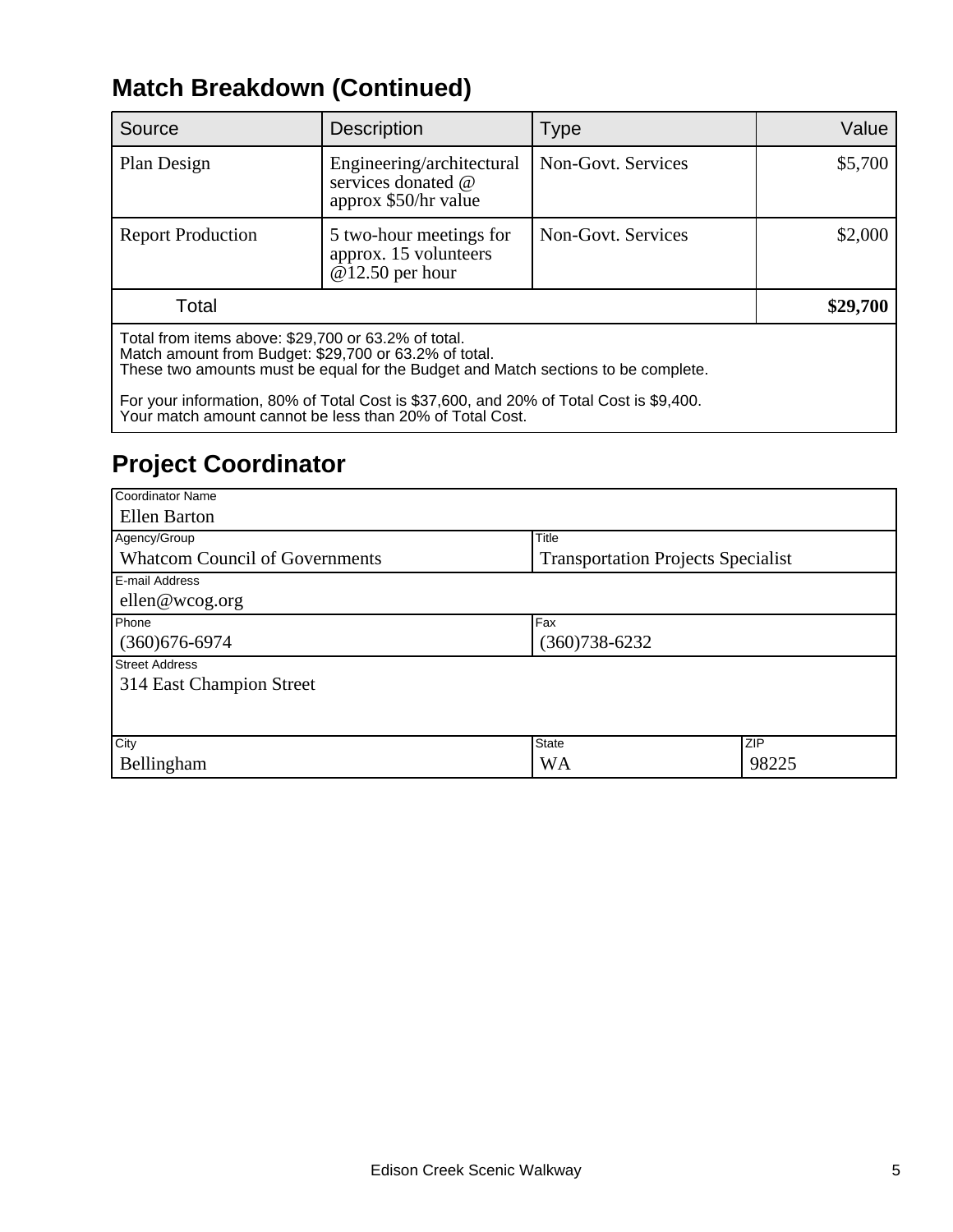## **State Program**

| <b>State</b>                    | Byway Program Start Date                                                  |           |            |
|---------------------------------|---------------------------------------------------------------------------|-----------|------------|
| <b>WA</b>                       | 01 Jan 1967                                                               |           |            |
| Scenic Byway Agency             |                                                                           |           |            |
|                                 | Washington State Department of Transportation, Heritage Corridors Program |           |            |
| State Scenic Byways Coordinator |                                                                           |           |            |
| Judy Lorenzo                    |                                                                           |           |            |
| E-mail Address                  |                                                                           |           |            |
| lorenzj@wsdot.wa.gov            |                                                                           |           |            |
| Phone                           |                                                                           | Fax       |            |
| $(360)$ 705-7274                | $(360)$ 705-6839                                                          |           |            |
| <b>Street Address</b>           |                                                                           |           |            |
| 310 Maple Park Drive            |                                                                           |           |            |
|                                 |                                                                           |           |            |
|                                 |                                                                           |           |            |
| City                            |                                                                           | State     | <b>ZIP</b> |
| Olympia                         |                                                                           | <b>WA</b> | 98504-7393 |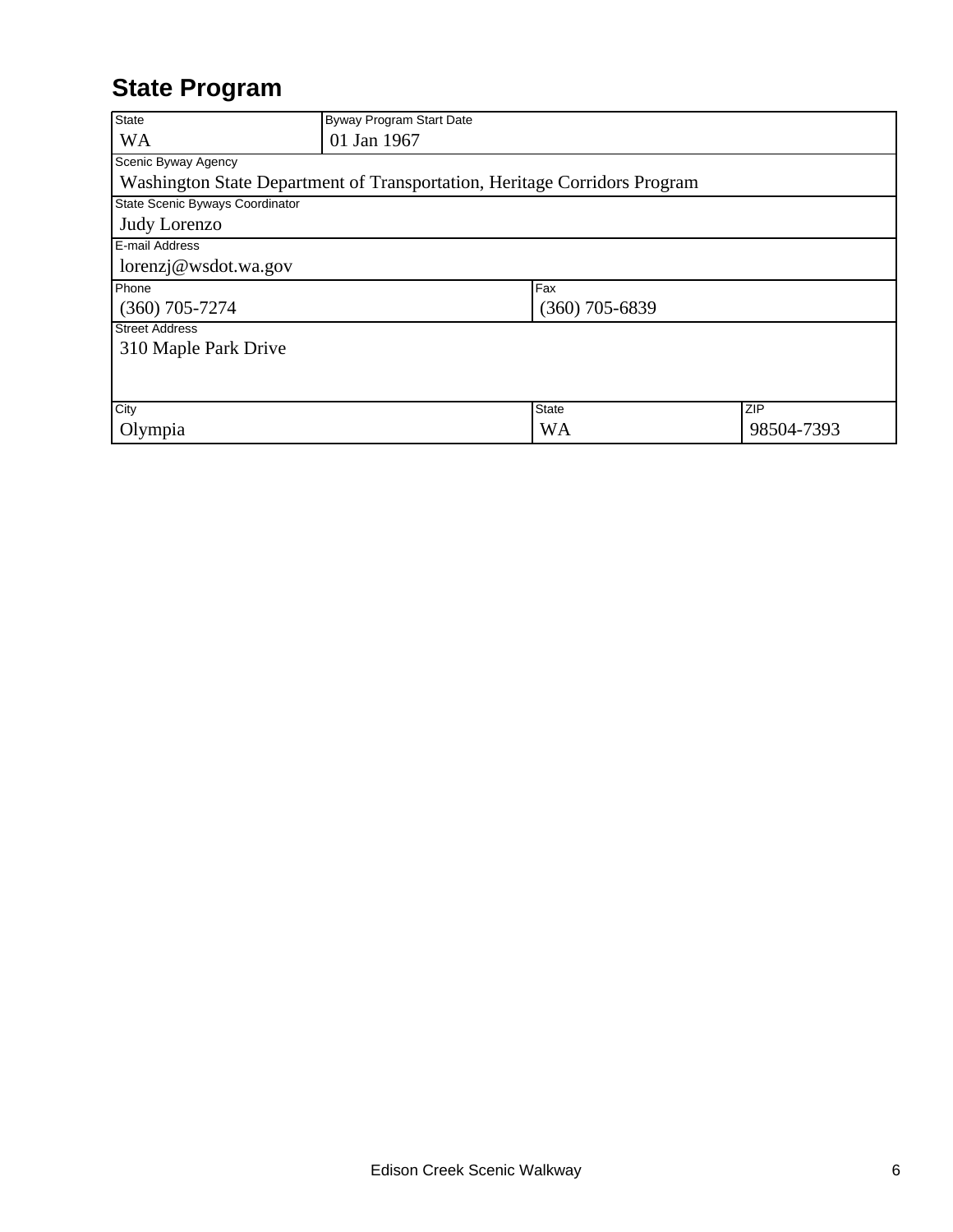## **Signatures**

State Scenic Byways Agency

Judy Lorenzo Heritage Corridors Program Date

Matching Funds Certification

Judy Lorenzo Heritage Corridors Program Date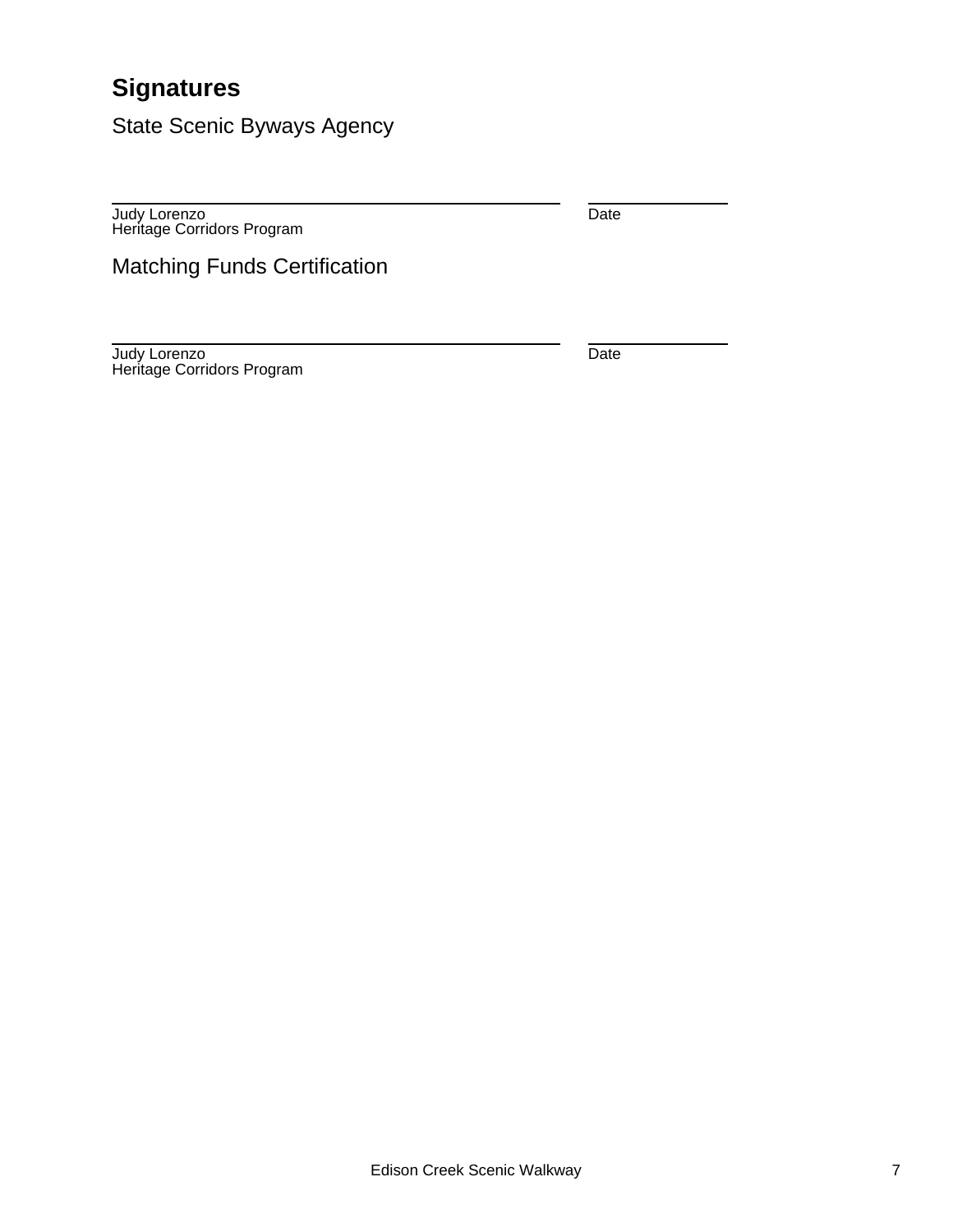## **Congressional Members**

#### Associated States

| State          | Senators                         |
|----------------|----------------------------------|
| WA <sup></sup> | Cantwell, Maria<br>Murray, Patty |

#### State Representatives

| State              | <b>District</b> | Representative |
|--------------------|-----------------|----------------|
| $^{\mathsf{I}}$ WA |                 | Larsen, Rick   |